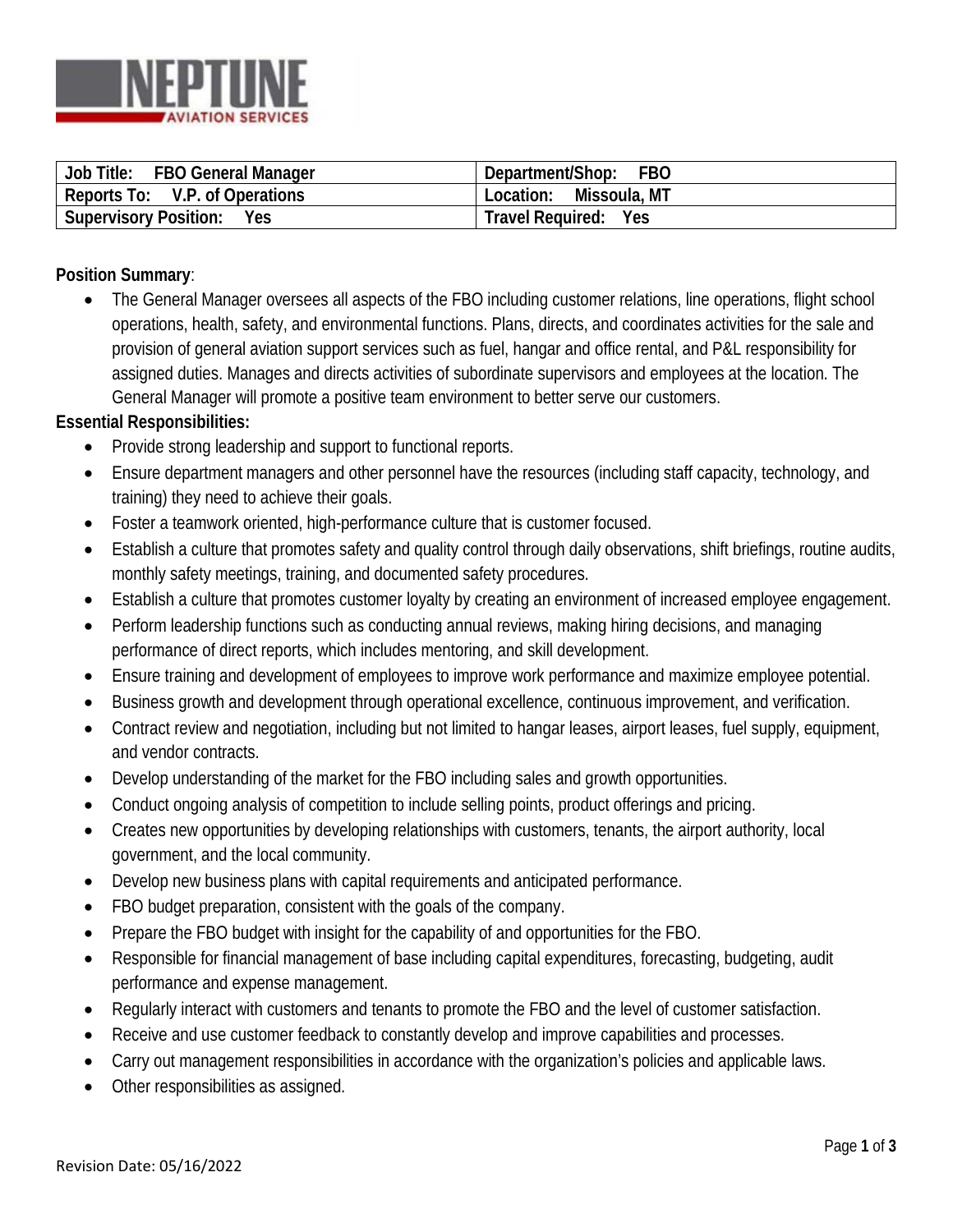

## **Additional Job Duties and Responsibilities:**

- Develop and maintain good relations with the Airport and local government authorities.
- Develop and maintain good relations with the local community.
- Develop and maintain good relations with tenants & customers.
- •

## **Knowledge, Skills, and Competencies:**

- Ability to think analytically and be a problem solver.
- Ability to communicate effectively with customers and co-workers in a courteous and professional manner.

## **Required Qualifications:**

*Any combination equivalent to the following would provide the required knowledge, skills and abilities needed to qualify.*

- Bachelor's Degree in Business, Aviation Management, or related years of experience in the field.
- Seven (7) to ten (10) years related experience with at least five (5) years related general aviation management experience.
- Excellent leadership and people management skills.
- Ability to work in a dynamic and fast paced operational environment.
- Analytical thinking, goal-directed leadership, and service-oriented performance.
- Demonstrated ability to develop and motivate personnel.
- Operational decision-making.
- Strong Interpersonal and Communicational skills.
- Knowledge of Microsoft Outlook, Excel, Word, and web-based applications.
- Must be willing and able to relocate to Missoula, MT.
- Must possess a valid driver's license.
- Must be able to pass airport security background check.

## **Desired Qualifications:**

• Experience with IS-BAH certification.

## **Physical Requirements and Working Conditions:**

- The physical demands described here are representative of those that must be met by an employee to successfully perform the essential functions of this job, to include but not limited to:
- Must be able to lift 50 pounds
- Possible exposure to hazardous noise levels, chemicals, fumes, and machinery
- Outside work in all types of weather conditions
- Stand to greet customers during verbal exchanges, walk throughout the facility to interact with customers